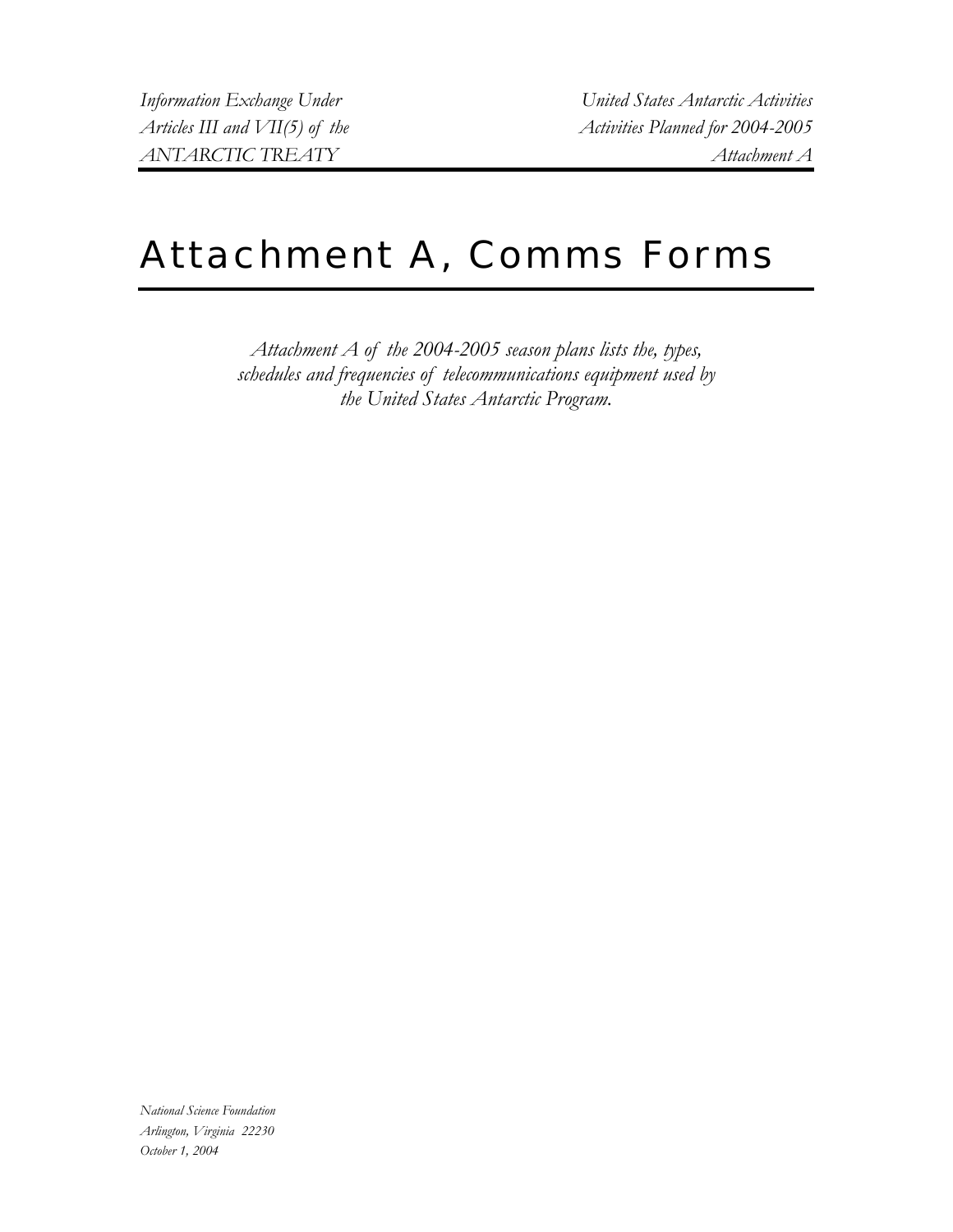**INFORMATION ON TELECOMMUNICATIONS EQUIPMENT AND SCHEDULES FOR THE YEAR 2004-2005 COUNTRY** United States of America **ADDRESS FOR CORRESPONDENCE ON THIS INFORMATION: STATION** McMurdo **CALL SIGN** NGD **LATITUDE** 77°55'S **LONGITUDE** 166°39'E NSF FORM 1172A (4-82) OFFICE OF POLAR PROGRAMS NATIONAL SCIENCE FOUNDATION ARLINGTON, VA 22230  **TRANSMITTERS RECEIVERS REMARKS TYPE FREQUENCY BANDS TYPES OF TRANSMISSION AND POWER FREQUENCY SELECTION (CRYSTAL VFO, etc.) TYPE FREQUENCY BANDS TYPES OF RECEPTION AVAILABLE FREQUENCY SELECTION (CRYSTAL VFO, etc.) AN/FRT-83 2-30 MHz 1K08F1B, 3K00J3E 1K24F1B, 100H0A1A 1KW SYNTHESIZED CM-200VT CM-200UT 116-149.95 MHz 225-399.95 MHz 6K00A3E, 10W 6K00A3E, 10W SYNTHESIZED SYNTHESIZED CM-200VR CM-200UR 116-149.95 MHz 255-399.95 MHz 6K00A3E 6K00A3E CRYSTAL CRYSTAL AN/LST-5C 225-399.995 MHz 30K0F3E/20W SYNTHESIZED AN/LST-5C 225-399.995 MHz 30K0F3E SYNTHESIZED RT-100 2-30 MHz 100H0A1A, 3K00J3E 100W** SYNTHESIZED **RT-100** 2-30 MHz 100H0A1A, 3K00J3E SYNTHESIZED **RT-7000 2-30 MHz 100H0A1A, 3K00J3E SYNTHESIZED RT-7000 2-30 MHz 100H0A1A,3K00J3E SYNTHESIZED AN/PRC-1099 2-30 MHz 100H0A1A, 3K00J3E, 20W** SYNTHESIZED **AN/PRC-1099** 2-30 MHz 100H0A1A, 3K00J3E SYNTHESIZED **AN/LST-5C 225-399.95 MHz 30K0F3E/20W SYNTHESIZED AN/LST-5C 225-399.995 MHz 30K0F3E SYNTHESIZED SR-210 1.6-30 MHz 100H0A1A, 3K00J3E 150W CRYSTAL SR-210 1.6-30 MHz 100H0A1A, 3K00J3E CRYSTAL DRAKE TR-7 2-30 MHz 100H0A1A, 3K00J3E VFO DRAKE TR-7 2-30 MHz 100H0A1A, 3K00J3E VFO CUBIC T4150 1.6-30MHz 100H0A1A, 3K00J3E 1KW** SYNTHESIZED CUBIC LCR2000 1.6-30 MHz 100H0A1A, 3K00J3E SYNTHESIZED **INMARSAT A TERMINAL** L BAND **INMARSAT A VFO** INMARSAT A **TERMINAL L BAND NASA TDRSS EARTH STATION KU BAND SYNTHESIZED NASA TDRSS KU BAND SYNTHESIZED USES INTELSAT EARTH STATION C BAND C BAND SYNTHESIZED** USES INTELSAT **EARTH STATION** C BAND SYNTHESIIZED NASA MGS | S, SKU BAND | | SYNTHESIZED | NASA MGS | S, KU BAND | | SYNTHESIZED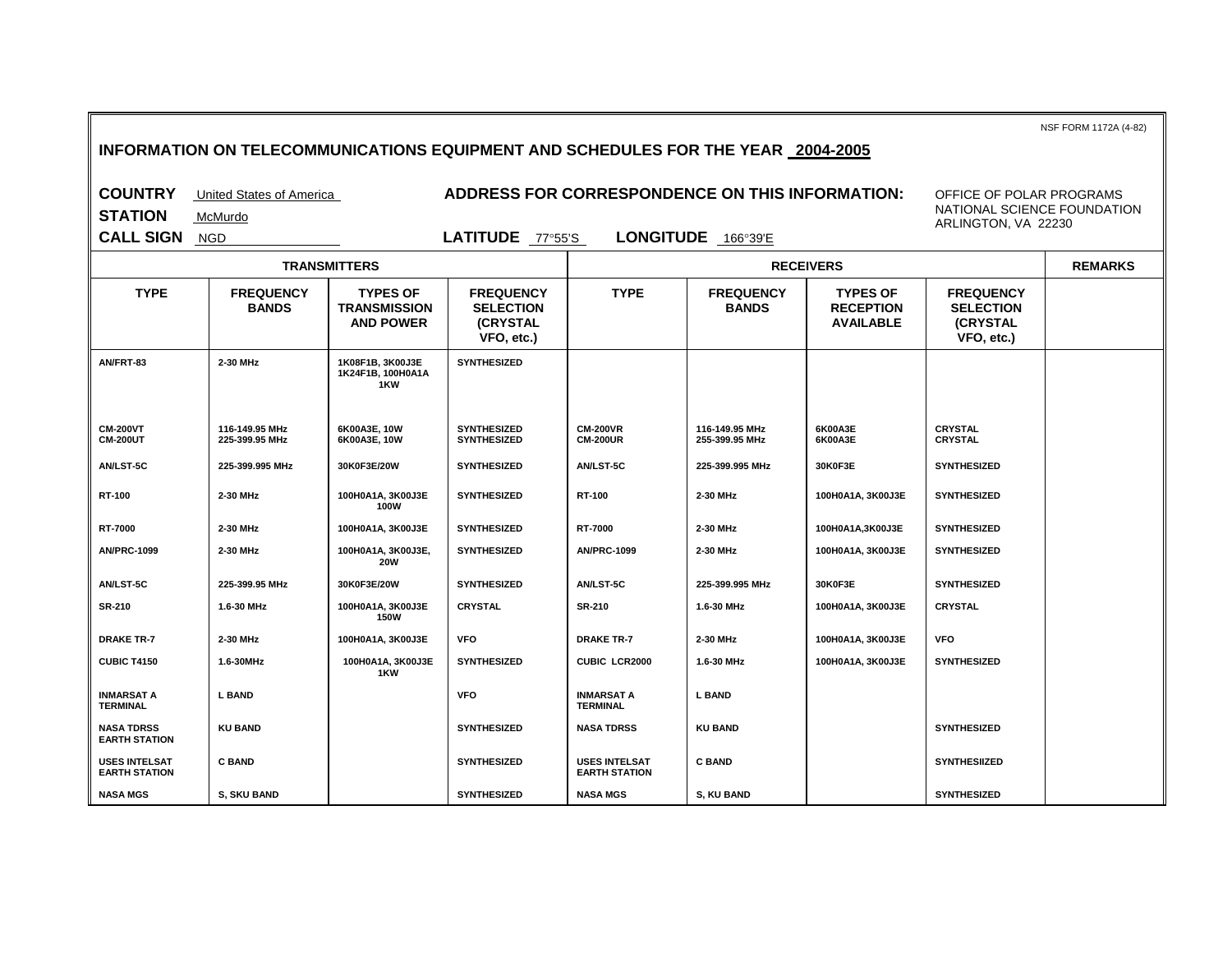# **INFORMATION ON TELECOMMUNICATIONS EQUIPMENT AND SCHEDULES FOR THE YEAR 2004- 2005**

OFFICE OF POLAR PROGRAMS NATIONAL SCIENCE FOUNDATION ARLINGTON, VA 22230

NSF FORM 1172B (4-82)

**STATION** McMurdo

**COUNRY** United States of America **ADDRESS FOR CORRESPONDENCE ON THIS INFORMATION:** 

**CALL SIGN** NGD **LATITUDE** 77°55'S **LONGITUDE** 166°39'E

|                                                    | <b>ANTENNA</b>                            | <b>FACSIMILE</b>                      |                                           | <b>TELEPRINTER</b>     |                         | <b>REMARKS</b>                                                    |                                                          |
|----------------------------------------------------|-------------------------------------------|---------------------------------------|-------------------------------------------|------------------------|-------------------------|-------------------------------------------------------------------|----------------------------------------------------------|
| <b>TYPE</b>                                        | AZIMUTH (IN<br><b>DEGREES OR</b><br>OMNI) | <b>INDEX OF</b><br><b>COOPERATION</b> | <b>DRUM SPEED</b>                         | <b>TYPE</b>            | <b>SPEED</b><br>(bauds) |                                                                   | <b>LIST OF</b><br><b>AVAILABLE</b><br><b>FREQUENCIES</b> |
| <b>RHOMBIC</b><br><b>RHOMBIC</b><br><b>RHOMBIC</b> | 088T<br>088T<br>146T                      | 9165L/AE<br><b>I of C N/A</b>         | 120/240 (scans<br>per minute vice<br>rpm) | <b>KPDT-3 (MOD-40)</b> | 75                      | <b>US-14 ANTARCTIC</b><br><b>BROADCAST/RATT</b><br><b>WORKING</b> | 2650, 4872, 5810, 6397,<br>8092, 11004, 16321.5          |
| <b>RHOMBIC</b>                                     | 220T                                      |                                       |                                           | <b>KPDT-3 (MOD-40)</b> | 50-75                   | <b>US-17 ITERNATIONAL</b><br><b>ANTARCTIC</b><br><b>COMMON</b>    | 4771.5, 7996.5, 9007.5,<br>11554.5                       |
| <b>7 CONICAL MONOPOLES</b>                         | <b>OMNI</b>                               | 9271D/H/AE<br>I of C N/A              | 120/240 RPM                               | KPDT-3<br>(MOD-40)     | 75                      | US-4 SHIP SHORE+                                                  | 2026.4, 2717.4, 3248.4,<br>8298.4, 12345.4, 12357.4      |
| <b>ROSETTE ARRAY</b><br><b>END-FIRE ARRAY</b>      | R<br><b>DIRECTIONAL</b><br>088T           |                                       |                                           |                        |                         | <b>US-5 LONG RANGE AIR</b><br><b>TO GROUND*</b>                   | 4719.5, 5727.5, 6709.5,<br>9034, 11257.5, 13252.5        |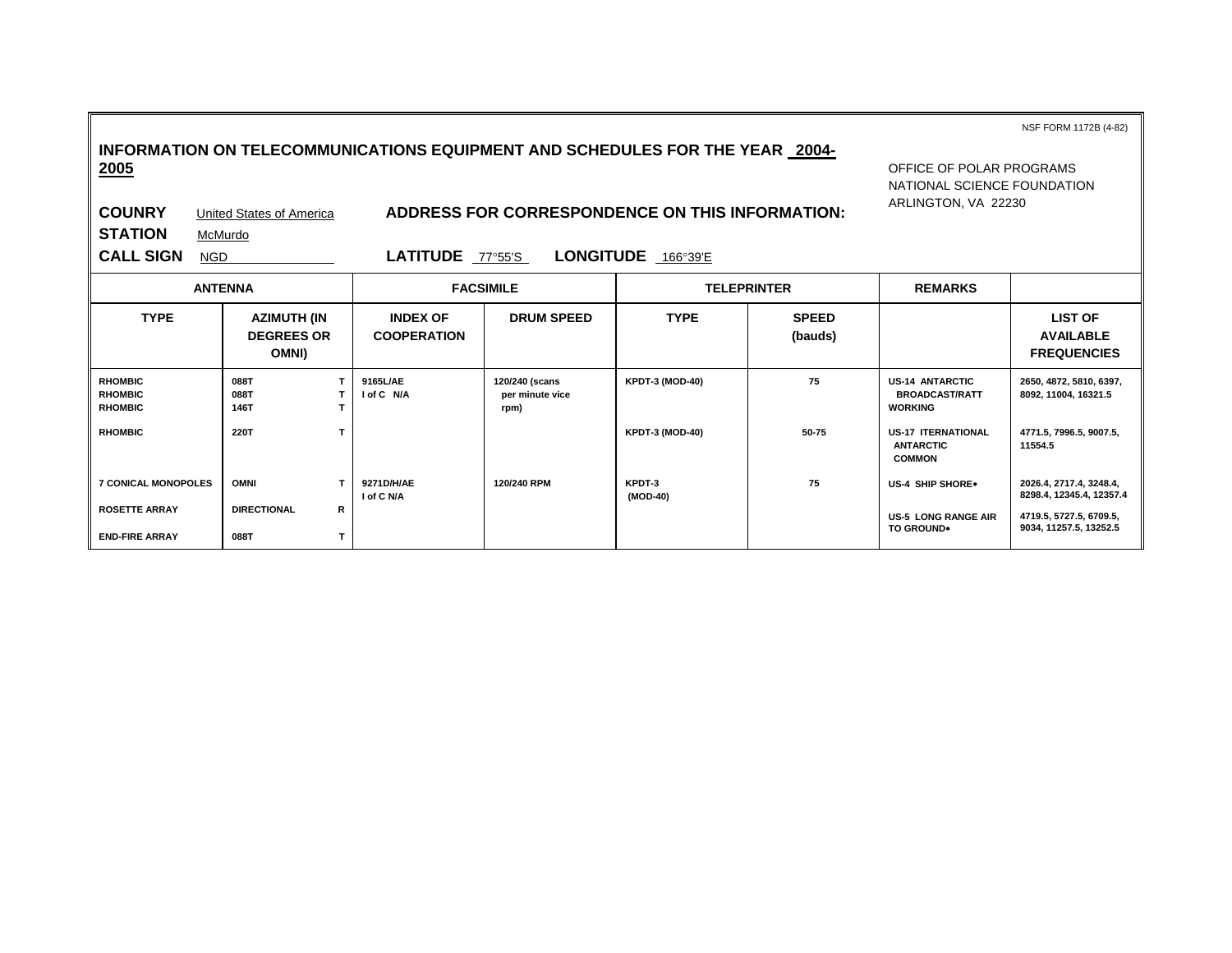| INFORMATION ON TELECOMMUNICATIONS EQUIPMENT AND SCHEDULES FOR THE YEAR 2004- |  |
|------------------------------------------------------------------------------|--|
| 2005                                                                         |  |

NSF FORM 1172B (4-82)

OFFICE OF POLAR PROGRAMS NATIONAL SCIENCE FOUNDATION ARLINGTON, VA 22230

**STATION** McMurdo

**COUNRY** United States of America **ADDRESS FOR CORRESPONDENCE ON THIS INFORMATION:** 

**CALL SIGN** NGD **LATITUDE** 77°55'S **LONGITUDE** 166°39'E

|                                           | <b>ANTENNA</b>                            | <b>FACSIMILE</b><br><b>TELEPRINTER</b> |                   | <b>REMARKS</b>     |                         |                                                                                                                                                                                                                                      |                                                                                                                                                                                                                                            |
|-------------------------------------------|-------------------------------------------|----------------------------------------|-------------------|--------------------|-------------------------|--------------------------------------------------------------------------------------------------------------------------------------------------------------------------------------------------------------------------------------|--------------------------------------------------------------------------------------------------------------------------------------------------------------------------------------------------------------------------------------------|
| <b>TYPE</b>                               | AZIMUTH (IN<br><b>DEGREES OR</b><br>OMNI) | <b>INDEX OF</b><br><b>COOPERATION</b>  | <b>DRUM SPEED</b> | <b>TYPE</b>        | <b>SPEED</b><br>(bauds) |                                                                                                                                                                                                                                      | <b>LIST OF</b><br><b>AVAILABLE</b><br><b>FREQUENCIES</b>                                                                                                                                                                                   |
| <b>CONICAL MONOPOLE</b><br><b>RHOMBIC</b> | T/R<br><b>OMNI</b><br>088T/146T/220T      |                                        |                   | KPDT-3<br>(MOD-40) | 75<br>75                | <b>US-6 AIR TO GROUND</b><br>WEATHER*<br>US-9 AIR TO SHIP*<br><b>US-15 ANTARCTIC SHIP</b><br>TO SHORE*<br><b>US-16 ANTARCTIC</b><br><b>BROADCAST/RATT</b><br><b>WORKING*</b><br>AA-1 DISTRESS AND<br><b>CALLING SAR+</b><br>$USB-2*$ | 10641, 12222, 14700<br>3103.5, 5697.5<br>4242, 8420, 12630<br>2572, 4147.4, 6225.4,<br>6365.5, 7340, 7750,<br>8298.4, 8678, 9073,<br>11156, 12098, 12457,<br>133551.5, 14805, 16860,<br>16529.4<br>2183.4, 3023.5, 4127,<br>8364<br>2717.4 |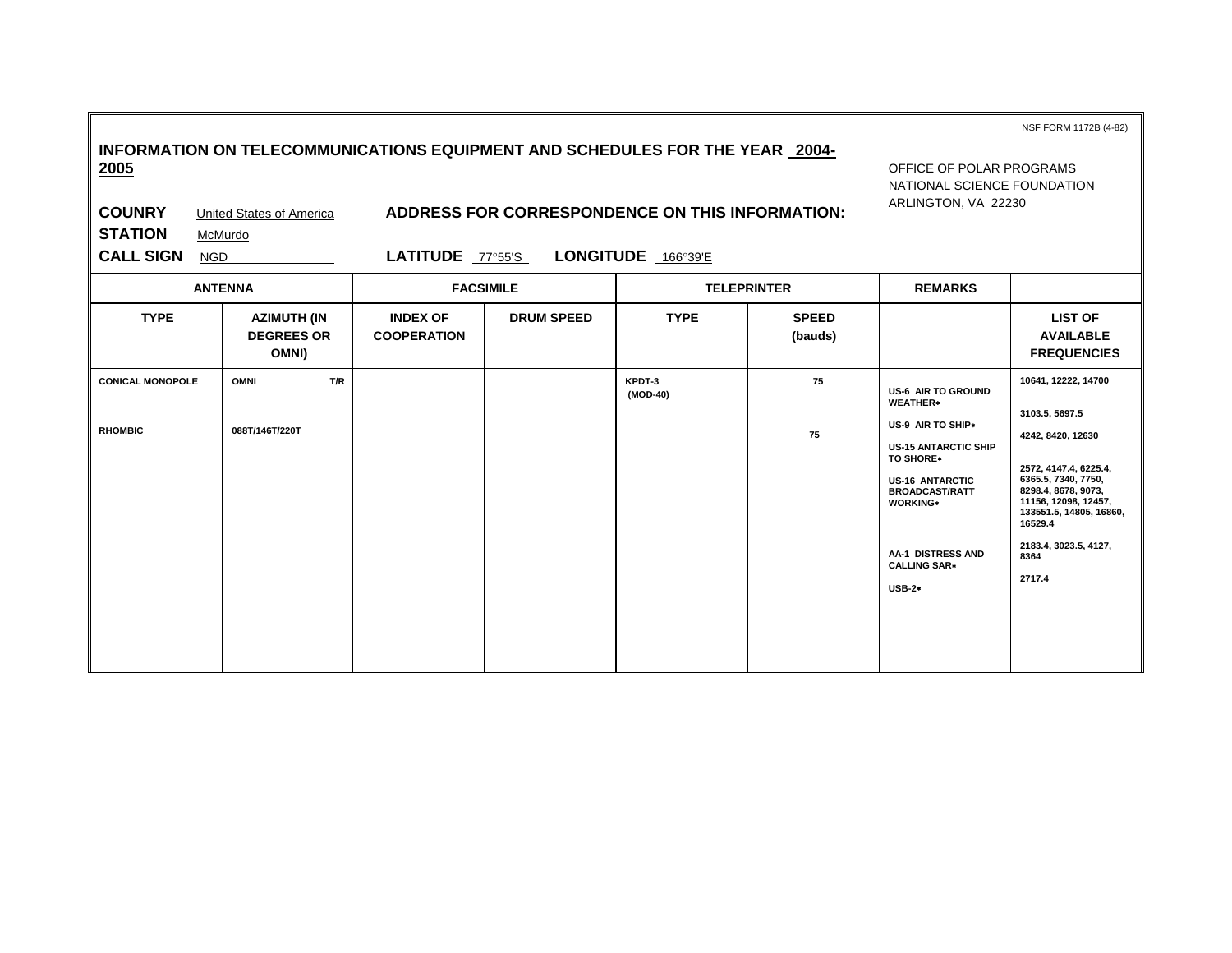| 2005<br><b>COUNRY</b><br><b>STATION</b><br><b>CALL SIGN</b> | <b>United States of America</b><br>McMurdo<br><b>NGD</b> | LATITUDE 77°55'S                      |                   | ADDRESS FOR CORRESPONDENCE ON THIS INFORMATION:<br>LONGITUDE 166°39'E |                         | OFFICE OF POLAR PROGRAMS<br>NATIONAL SCIENCE FOUNDATION<br>ARLINGTON, VA 22230 |                                                          |
|-------------------------------------------------------------|----------------------------------------------------------|---------------------------------------|-------------------|-----------------------------------------------------------------------|-------------------------|--------------------------------------------------------------------------------|----------------------------------------------------------|
|                                                             |                                                          |                                       |                   |                                                                       |                         |                                                                                |                                                          |
|                                                             | <b>ANTENNA</b>                                           |                                       | <b>FACSIMILE</b>  |                                                                       | <b>TELEPRINTER</b>      | <b>REMARKS</b>                                                                 |                                                          |
| <b>TYPE</b>                                                 | <b>AZIMUTH (IN</b><br><b>DEGREES OR</b><br>OMNI)         | <b>INDEX OF</b><br><b>COOPERATION</b> | <b>DRUM SPEED</b> | <b>TYPE</b>                                                           | <b>SPEED</b><br>(bauds) |                                                                                | <b>LIST OF</b><br><b>AVAILABLE</b><br><b>FREQUENCIES</b> |
| <b>7 METER DISH</b>                                         | VARIABLE                                                 |                                       |                   |                                                                       |                         | <b>BI TDRSS (NASA)</b>                                                         | <b>KU BAND</b>                                           |
| <b>11 METER DISH</b>                                        | <b>VARIABLE</b>                                          |                                       |                   |                                                                       |                         | <b>BI USES</b>                                                                 | <b>C BAND</b>                                            |
| 2 METER DISH                                                | <b>VARIABLE</b>                                          |                                       |                   |                                                                       |                         | <b>BI INMARSAT</b>                                                             | <b>L BAND</b>                                            |
| <b>10 METER DISH</b>                                        | VARIABLE                                                 |                                       |                   |                                                                       |                         | <b>MCMURDO NASA MGS</b>                                                        | <b>S,KU BAND</b>                                         |
| <b>CONICAL MONOPOLE</b>                                     | <b>OMNI DIRECTIONAL</b>                                  |                                       |                   |                                                                       |                         | <b>BI HF RCV</b>                                                               | 1.6-30 MHz                                               |
| <b>LOG PERIODIC</b>                                         | 146                                                      |                                       |                   |                                                                       |                         | <b>BI HF RCV PALMER</b>                                                        | 1.6-30 MHz                                               |
| <b>RHOMBIC</b>                                              | 88                                                       |                                       |                   |                                                                       |                         | <b>BI HF RCV CHCH</b>                                                          | 1.6-30 MHz                                               |
| <b>RHOMBIC</b>                                              | 266                                                      |                                       |                   |                                                                       |                         | <b>BI HF RCV POLE</b>                                                          | 1.6-30 MHz                                               |
|                                                             |                                                          |                                       |                   |                                                                       |                         |                                                                                |                                                          |
|                                                             |                                                          |                                       |                   |                                                                       |                         |                                                                                |                                                          |
|                                                             |                                                          |                                       |                   |                                                                       |                         |                                                                                |                                                          |
|                                                             |                                                          |                                       |                   |                                                                       |                         |                                                                                |                                                          |
|                                                             |                                                          |                                       |                   |                                                                       |                         |                                                                                |                                                          |
|                                                             |                                                          |                                       |                   |                                                                       |                         |                                                                                |                                                          |
|                                                             |                                                          |                                       |                   |                                                                       |                         |                                                                                |                                                          |
|                                                             |                                                          |                                       |                   |                                                                       |                         |                                                                                |                                                          |
|                                                             |                                                          |                                       |                   |                                                                       |                         |                                                                                |                                                          |
|                                                             |                                                          |                                       |                   |                                                                       |                         |                                                                                |                                                          |
|                                                             |                                                          |                                       |                   |                                                                       |                         |                                                                                |                                                          |

NSF FORM 1172B (4-82)

# **INFORMATION ON TELECOMMUNICATIONS EQUIPMENT AND SCHEDULES FOR THE YEAR 2004-**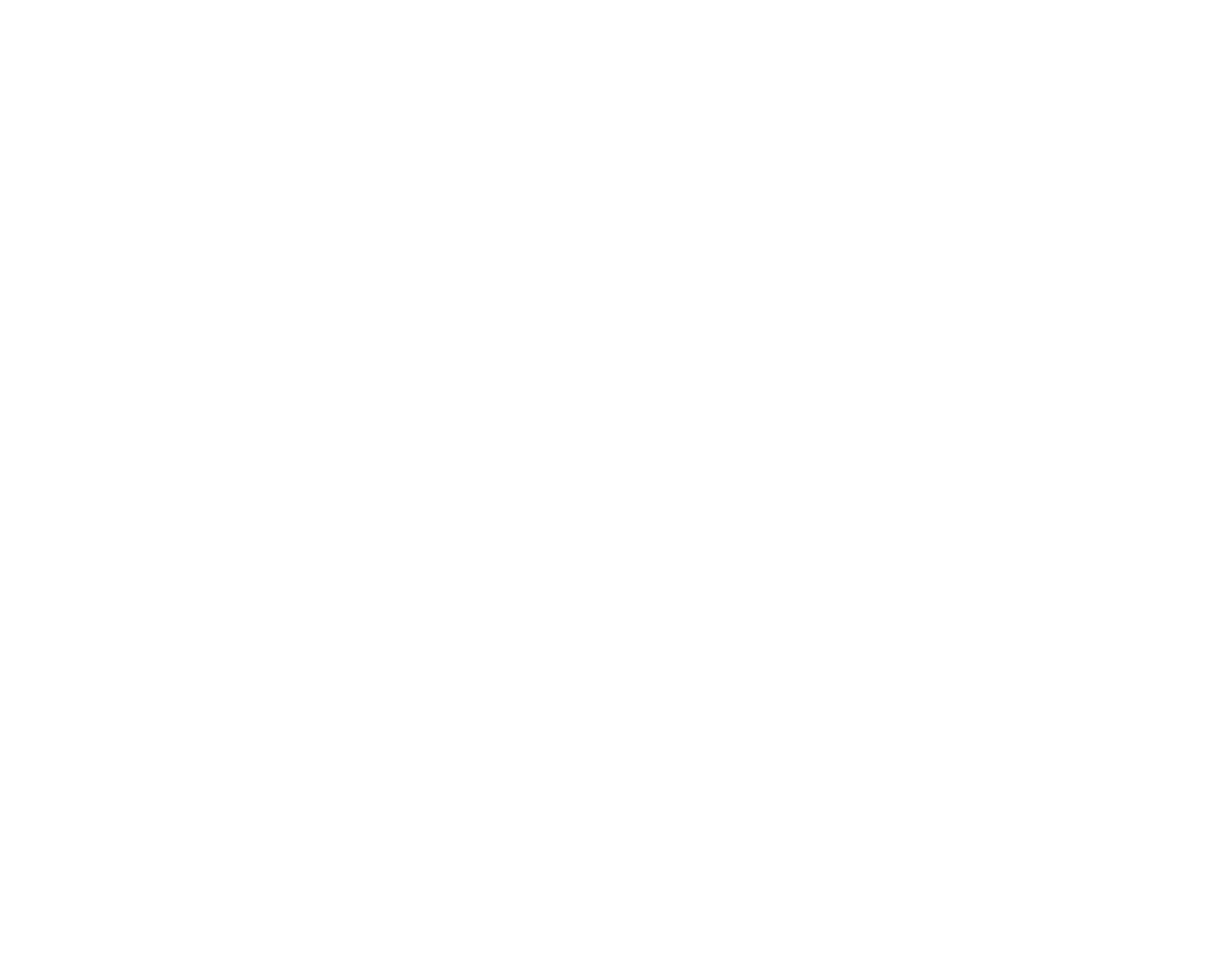| INFORMATION ON TELECOMMUNICATIONS EQUIPMENT AND SCHEDULES FOR THE YEAR 2003- |  |
|------------------------------------------------------------------------------|--|
| 2004                                                                         |  |

NSF FORM 1172C (4-82)

#### **COUNRY** United States of America **ADDRESS FOR CORRESPONDENCE ON THIS INFORMATION:**

OFFICE OF POLAR PROGRAMS NATIONAL SCIENCE FOUNDATION ARLINGTON, VA 22230

**STATION** McMurdo

**CALL SIGN** NGD **LATITUDE** 77°55'S **LONGITUDE** 166°39'E

|                                                                           |                                                       | <b>GMT</b>                                                                                        |                                               | <b>FREQUENCIES USED</b>                                     |                                                         | <b>CIRCUIT CONDUCT</b>                                  |                    |                            | <b>REMARKS</b> |
|---------------------------------------------------------------------------|-------------------------------------------------------|---------------------------------------------------------------------------------------------------|-----------------------------------------------|-------------------------------------------------------------|---------------------------------------------------------|---------------------------------------------------------|--------------------|----------------------------|----------------|
| <b>STATION</b><br><b>WORKED</b>                                           | <b>OPEN</b>                                           | <b>CLOSE</b>                                                                                      | <b>TRANSMITTING</b>                           | <b>RECEIVING</b>                                            | <b>TYPE OF</b><br><b>EMISSION</b><br>(See ccir 432) (X) | <b>TYPE OF</b><br><b>TRAFFIC</b>                        | SX OR<br><b>DX</b> | <b>SIDE</b><br><b>BAND</b> |                |
| SOUTH POLE                                                                | OCT-<br>ON<br>MAR--<br>2000--<br><b>DAILY</b><br>SUN- | $-NOV$<br><b>CALL</b><br>$-OCT$<br>$-2130$<br><b>LESS</b><br><b>DAY</b>                           | 2650<br>5810<br>6397<br>8090<br>11004<br>4872 | 7340 - P&SP<br>7750 - P&SP<br>9073 - P&SP<br>13551.5 - P&SP | 1.24F1                                                  | ALL SYNOPS HOURLIES<br>(AS REQUIRED)<br><b>TERMINAL</b> | DX                 |                            |                |
|                                                                           |                                                       |                                                                                                   | 11554.5<br>9032<br>13252.5                    | 11554.5<br>9032<br>13252.5                                  | 3A3J<br>3A3J                                            | <b>VOICE</b><br><b>VOICE</b>                            | SX<br><b>SX</b>    |                            |                |
| <b>PALMER</b>                                                             |                                                       | <b>SAME AS ABOVE</b>                                                                              | <b>SAME AS ABOVE</b>                          | <b>SAME AS ABOVE</b>                                        | <b>SAME AS ABOVE</b>                                    | <b>SAME AS ABOVE</b>                                    |                    | <b>SAME AS ABOVE</b>       |                |
| <b>INMARSAT COASTAL</b><br><b>EARTH STATION</b><br><b>SANTA PAULA, CA</b> |                                                       | TIME OPEN 18 HR.<br>PER DAY. START AND<br><b>STOP CHANGES WITH</b><br>PERCESSION OF<br>SATELLITE. | 1.636.-1.654 GHz                              | 1.535-1.543 GHz                                             |                                                         | <b>VOICE/DATA/</b><br><b>FACSIMILE</b>                  |                    |                            |                |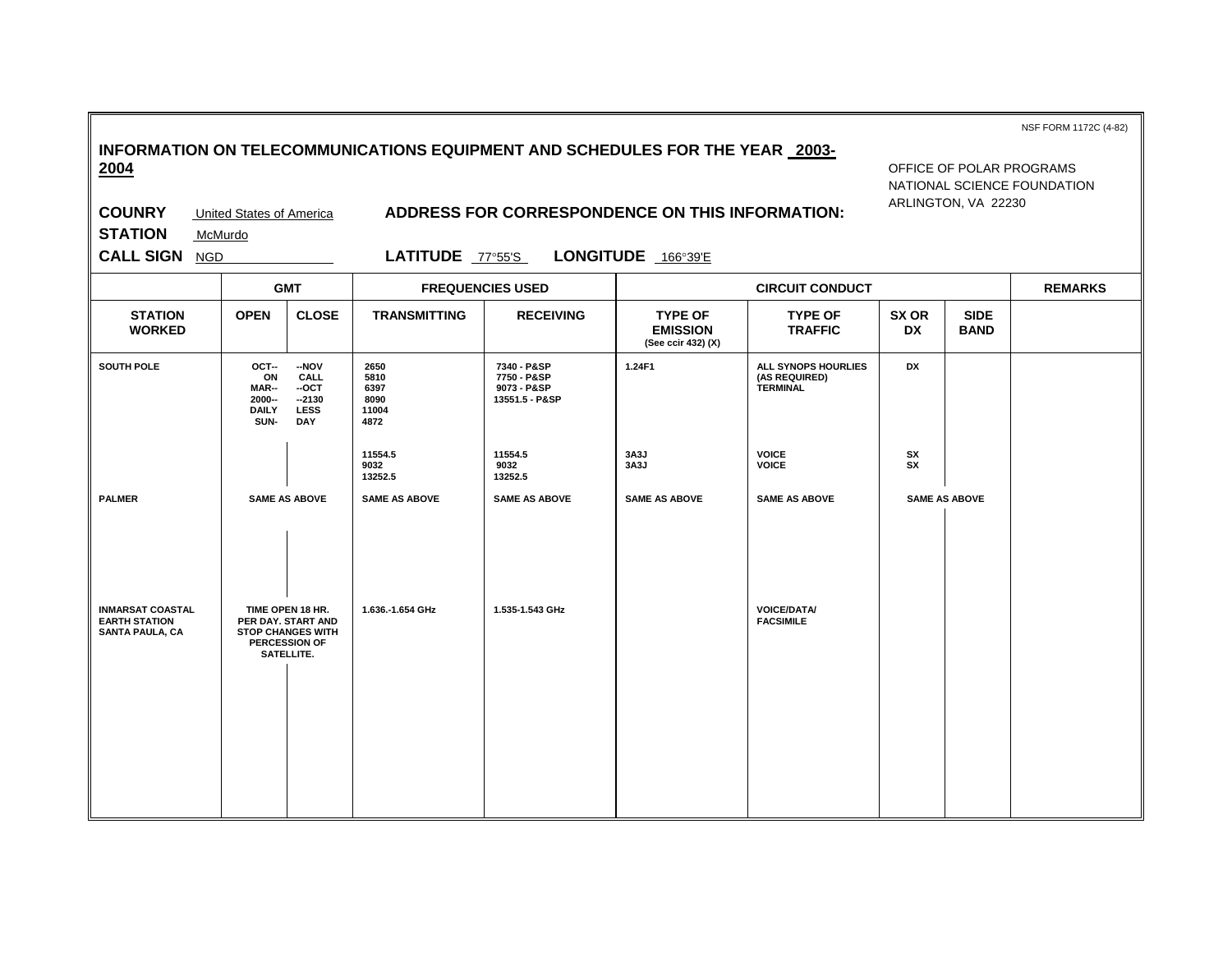NSF FORM 1172A (4-82)

## **INFORMATION ON TELECOMMUNICATIONS EQUIPMENT AND SCHEDULES FOR THE YEAR 2004-2005**

### **COUNTRY** United States of America **ADDRESS FOR CORRESPONDENCE ON THIS INFORMATION:**

OFFICE OF POLAR PROGRAMS NATIONAL SCIENCE FOUNDATION ARLINGTON, VA 22230

**STATION** Amundsen-Scott South Pole

**CALL SIGN** <u>NPX</u> **LATITUDE**  $90^{\circ}$  S **LONGITUDE** 

|                                                                   |                                  | <b>TRANSMITTERS</b>                                        |                                                                       |                                      |                                  | <b>REMARKS</b>                                          |                                                                       |                   |
|-------------------------------------------------------------------|----------------------------------|------------------------------------------------------------|-----------------------------------------------------------------------|--------------------------------------|----------------------------------|---------------------------------------------------------|-----------------------------------------------------------------------|-------------------|
| <b>TYPE</b>                                                       | <b>FREQUENCY</b><br><b>BANDS</b> | <b>TYPES OF</b><br><b>TRANSMISSION</b><br><b>AND POWER</b> | <b>FREQUENCY</b><br><b>SELECTION</b><br><b>(CRYSTAL</b><br>VFO, etc.) | <b>TYPE</b>                          | <b>FREQUENCY</b><br><b>BANDS</b> | <b>TYPES OF</b><br><b>RECEPTION</b><br><b>AVAILABLE</b> | <b>FREQUENCY</b><br><b>SELECTION</b><br><b>(CRYSTAL</b><br>VFO, etc.) |                   |
| <b>MACKAY MSR 8000D</b>                                           | 1.6-30 MHz<br>10 Channel         | 3K00J3E<br>6K00A3E<br>100HA1A<br>1KW                       | <b>SYNTHESIZED</b>                                                    | <b>MACKAY MSR 8000</b>               | 1.6-30 MHz                       | 3K00J3E<br>6K00A3E<br>100HA1A                           | SYNTHESIZED                                                           |                   |
| <b>ICOM 735</b>                                                   | 1.6-30 MHz<br>20 Channel         | 3K00J3E<br>6K00A3E<br>100HA1A<br>100W                      | <b>SYNTHESIZED</b>                                                    | <b>ICOM R70</b><br>ICOM IC-735       | 0.1-30 MHz<br>0.1-30 MHz         | 3K00J3E<br>6K00A3E<br>100HA1A                           | <b>VFO</b><br><b>VFO</b>                                              |                   |
| <b>Motorola Maxar</b><br>Transceiver                              | 135.5-149.3 MHz<br>4 Channel     | 16F3/20W                                                   | <b>CRYSTAL</b>                                                        | <b>Motorola Maxar</b><br>Transceiver | 135.5-149.3<br>4 Channel         | 15K00FZD                                                | <b>CRYSTAL</b>                                                        | ATS-3, not in use |
| <b>REPCO Exciter</b>                                              | 149.282                          | 4F3/1W                                                     | <b>CRYSTAL</b>                                                        | <b>Hamtronics</b>                    | 135.57 MHz                       | 4F3                                                     | <b>CRYSTAL</b>                                                        | ATS-3             |
| Kenwood TM-721<br><b>Transceiver with</b><br>Mirage/KLM Amplifier | 130-150 MHz<br>430-460 MHz       | F3/300W                                                    | <b>SYNTHESIZED</b>                                                    | Kenwood TM-721<br>Kenwood R-5000     | 130-150 MHz<br>0.1-30 MHz        | 15K00F2D<br>3K00J3E<br>6K00A3A<br>100HA1A               | <b>SYNTHESIZED</b><br><b>VFO</b>                                      | ATS-3             |
| Kenwood TH25                                                      | 140-150 MHz                      | F3/3W                                                      | SYNTHESIZED                                                           | Kenwood TH25                         | 140-150 MHz                      | F <sub>3</sub>                                          | <b>SYNTHESIZED</b>                                                    |                   |
| <b>ABA Transmit.</b>                                              | 1.5-5.26 Hz                      | 90K00G2W/50W                                               | <b>SYNTHESIZED</b>                                                    | <b>ICOM-735</b>                      | 0-30 MHz                         | 4F4, 6A3B, 6A9B                                         |                                                                       |                   |
| Kenwood TH45                                                      | 440-450 MHz                      | F3/3W                                                      | SYNTHESIZED                                                           | Kenwood TH45                         | 440-450 MHz                      | F <sub>3</sub>                                          | <b>SYNTHESIZED</b>                                                    |                   |
| <b>RITRON</b>                                                     | <b>450 MHz</b>                   | F3/7W                                                      | <b>CRYSTAL</b>                                                        | <b>RITRON</b>                        | <b>450 MHz</b>                   | F <sub>3</sub>                                          | <b>CRYSTAL</b>                                                        |                   |
|                                                                   |                                  |                                                            |                                                                       |                                      |                                  |                                                         |                                                                       |                   |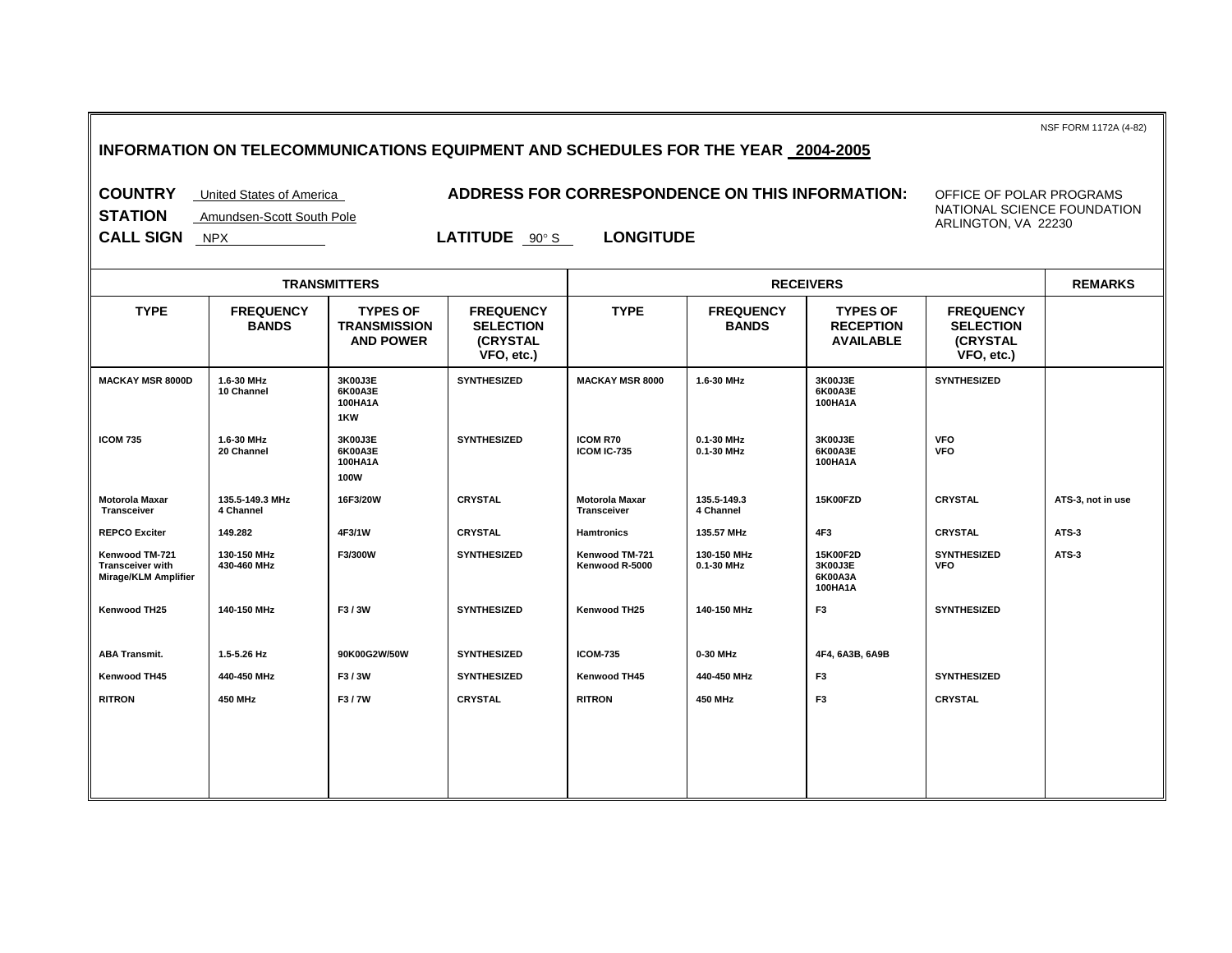**INFORMATION ON TELECOMMUNICATIONS EQUIPMENT AND SCHEDULES FOR THE YEAR 2004- 2005** 

OFFICE OF POLAR PROGRAMS NATIONAL SCIENCE FOUNDATION ARLINGTON, VA 22230

NSF FORM 1172C (4-82)

**COUNRY** United States of America **ADDRESS FOR CORRESPONDENCE ON THIS INFORMATION:** 

**STATION** Amundsen-Scott South Pole

 $\sim$ 

**CALL SIGN** NPX **LATITUDE** 60°S **LONGITUDE** 

|                                 |                                                                       | <b>GMT</b>                                                                |                                                             | <b>FREQUENCIES USED</b>                                                       | <b>CIRCUIT CONDUCT</b>                                         |                                                                                               |             |                                                          | <b>REMARKS</b> |
|---------------------------------|-----------------------------------------------------------------------|---------------------------------------------------------------------------|-------------------------------------------------------------|-------------------------------------------------------------------------------|----------------------------------------------------------------|-----------------------------------------------------------------------------------------------|-------------|----------------------------------------------------------|----------------|
| <b>STATION</b><br><b>WORKED</b> | <b>OPEN</b>                                                           | <b>CLOSE</b>                                                              | <b>TRANSMITTING</b>                                         | <b>RECEIVING</b>                                                              | <b>TYPE OF</b><br><b>EMISSION</b><br>(See ccir 432) (X)        | <b>TYPE OF</b><br><b>TRAFFIC</b>                                                              | SX OR<br>DX | <b>SIDE</b><br><b>BAND</b>                               |                |
| <b>MCMURDO</b>                  | <b>OCT-MAR</b><br>24 hrs. daily<br>MAR-OCT<br>Daily less local Sunday |                                                                           | 7340<br>7750<br>9073<br>10235<br>13551.5<br>15564           | 2650<br>4872 (Alt.)<br>5810 (Alt.)<br>6397 (Alt.)<br>8090<br>11004<br>17361.5 | 3K00J3E                                                        | ALL TELETYPE<br><b>TRAFFIC, 74.2 BAUD (75)</b><br><b>BAUD) 100 WPM 850 Hz</b><br><b>SHIFT</b> |             |                                                          |                |
| <b>MCMURDO</b><br><b>PALMER</b> |                                                                       | <b>OCT-MAR</b><br>24 hrs. daily<br>$MAR - OCT$<br>Daily less local Sunday | 4770.0<br>7995.0<br>9032<br>11553.0                         | 4770.0<br>7995.0<br>9032<br>11553.0                                           | 3K00J3E                                                        | <b>VOICE - INTERSTATION</b>                                                                   |             | <b>USB</b><br><b>SUPPRES</b><br>-SED<br><b>CARRIER</b>   |                |
| <b>MCMURDO</b><br><b>PALMER</b> |                                                                       | <b>OCT-MAR</b><br>24 hrs. daily<br><b>MAR-OCT</b><br>as required          | 9032<br>13251.0<br>11255.0<br>4718.0<br>5826.0<br>6708.8    | 9032<br>13251.0<br>11255.0<br>4718.0<br>5826.0<br>6708.8                      | 3K00J3E                                                        | <b>VOICE - AIRCRAFT</b>                                                                       |             | <b>USB</b><br><b>SUPPRES</b><br>-SED<br><b>CARRIER</b>   |                |
| <b>MCMURO</b><br><b>PALMER</b>  |                                                                       | <b>AS REQUIRED</b>                                                        | 2182<br>8364<br>3023<br>121.5 MHz<br>243.0 MHz<br>282.8 MHz | 2182<br>8364<br>3023<br>121.5 MHz<br>243.0 MHz<br>282.8 MHz                   | 3K00J3E<br>3K00J3E<br>3K00J3E<br>3K00J3E<br>3K00J3E<br>3K00J3E | <b>DISTRESS AND</b><br><b>CALLING/SEARCH AND</b><br><b>RESCUE</b>                             |             | <b>USB</b><br><b>USB</b><br><b>USB</b><br>AM<br>AM<br>AM |                |
| <b>LOCAL AIR/GROUND</b>         | ON CALL ONLY<br>OCT - FEB $15^{\text{TH}}$                            |                                                                           | 360.2 MHZ<br>134.1 MHZ                                      | 360.2 MHz<br>134.1 MHz                                                        | 6K00A3E                                                        | <b>VOICE (APPROACH</b><br><b>CONTROLS - GCA)</b>                                              |             |                                                          |                |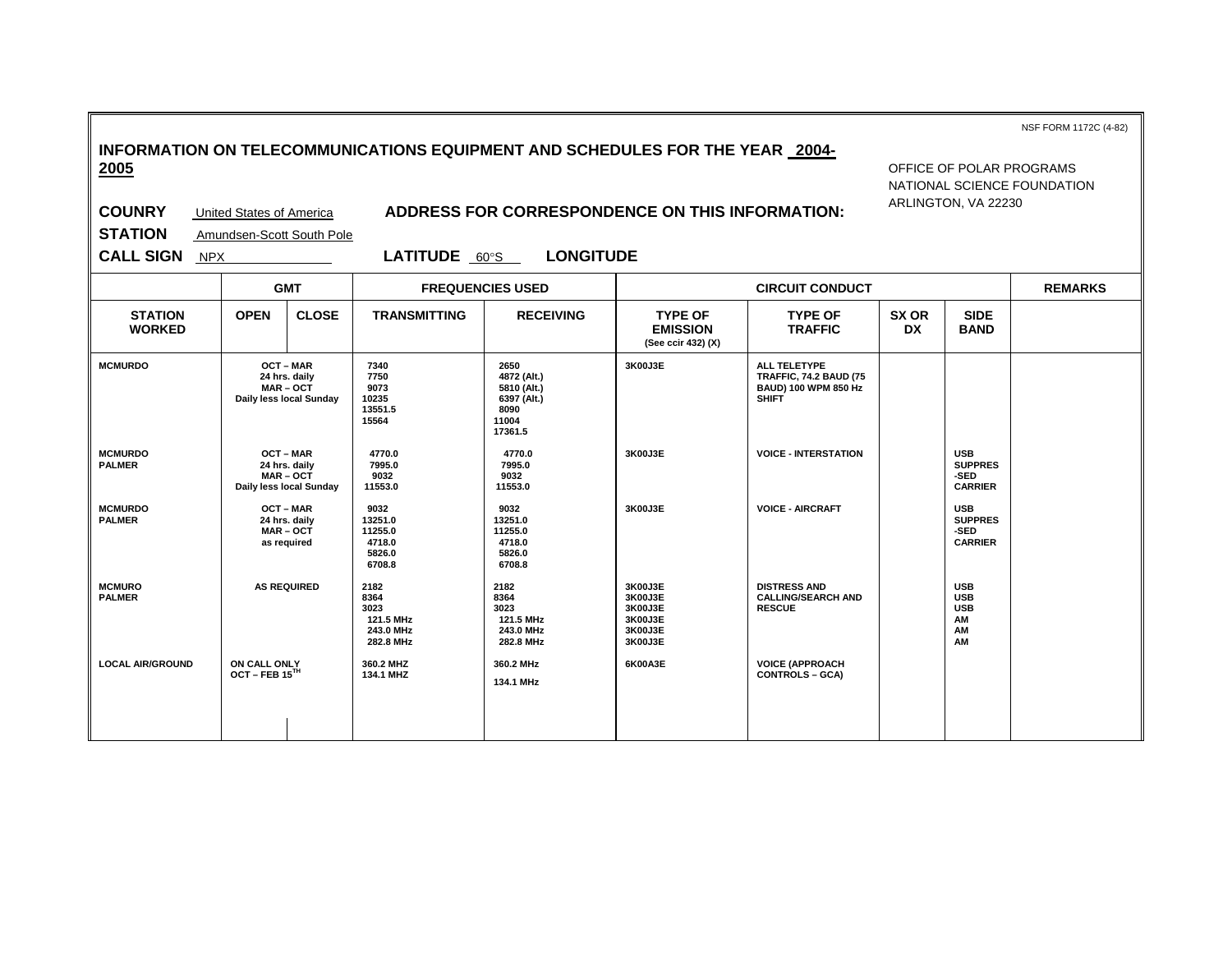**INFORMATION ON TELECOMMUNICATIONS EQUIPMENT AND SCHEDULES FOR THE YEAR 2004-2005 COUNTRY** United States of America **ADDRESS FOR CORRESPONDENCE ON THIS INFORMATION: STATION** Palmer **CALL SIGN** NHG **LATITUDE** 64°46'S **LONGITUDE** 64°05'W NSF FORM 1172A (4-82) OFFICE OF POLAR PROGRAMS NATIONAL SCIENCE FOUNDATION ARLINGTON, VA 22230  **TRANSMITTERS RECEIVERS REMARKS TYPE FREQUENCY BANDS TYPES OF TRANSMISSION AND POWER FREQUENCY SELECTION (CRYSTAL VFO, etc.) TYPE FREQUENCY BANDS TYPES OF RECEPTION AVAILABLE FREQUENCY SELECTION (CRYSTAL VFO, etc.) GX23205 STANDARD MARINE 156-162 MHz 55 CHANNEL 16K0F3E/25W SYNTHESIZED STANDARD MARINE 156-162 MHz 55 CHANNEL 16K0F3E SYNTHESIZED MONITOR Ch16 & 27 SUNAIR LINEAR AMP GSL-1900A** 1.6-30 MHz **3K00J3E/1 KW READING A SUNAIR GSB-900DX TRANSCEIVER 1.6-3.0 MHz 3K00J3E 3K00J1D SYNTHESIZED** AX.25 **SUNAIR GSB-900DX TRANSCEIVER 1.6-30 MHz 3K00J3E, 3K00J1D 100W** SYNTHESIZED | ICOM R 70 | 0.1-30 MHz | 3K00J3E | SYNTHESIZED **MOTOROLA MSR-2000 161.950 MHz 16F3/112W CRYSTAL MOTOROLA MSR-2000 157.350 MHz 16F3 CRYSTAL CARRIER ACCESS REPEATER MOTOROLA MICOR 149.195 MHz CH 2 149.163 MHz CH 6A 149.283 MHz CH 6B 149.245 MHz CH 4 16F3/375W CRYSTAL MOTOROLA MICOR 135.575 MHz CH 2 135.543 MHz CH 6A 135.663 MHz CH 6B 135.625 MHz CH 4 16F3 CRYSTAL ATS-3 NERA Saturn Bm 1636.5 MHz 1645.0 MHz F9 SYNTHESIZED NERA Saturn Bm 1535.0 MHz to 1543.5 MHz F9** SYNTHESIZED INMARSAT **TERMINAL Univ. of Miami LES-9 Transceiver 303.350, 303.375, 303.450, 303.475 MHz 16F/20W SYNTHESIZED Univ. of Miami LES-9 Transceiver 249.550, 249.575, 249.650, 249.675 MHz 16F3** SYNTHESIZED LES-9 **Kenwood TS450S Transceiver 2-30 MHz 100H0A1A, 3K00J3E 100W** SYNTHESIZED | Kenwood TS450S | 2-30 MHz | 100H0A1A, 3K00J3E | SYNTHESIZED | Amateur Radio **Kenwood TS922A Linear Amplifier 2-30 MHz 100H0A1A, 3K00J3E 1KW SYNTHESIZED**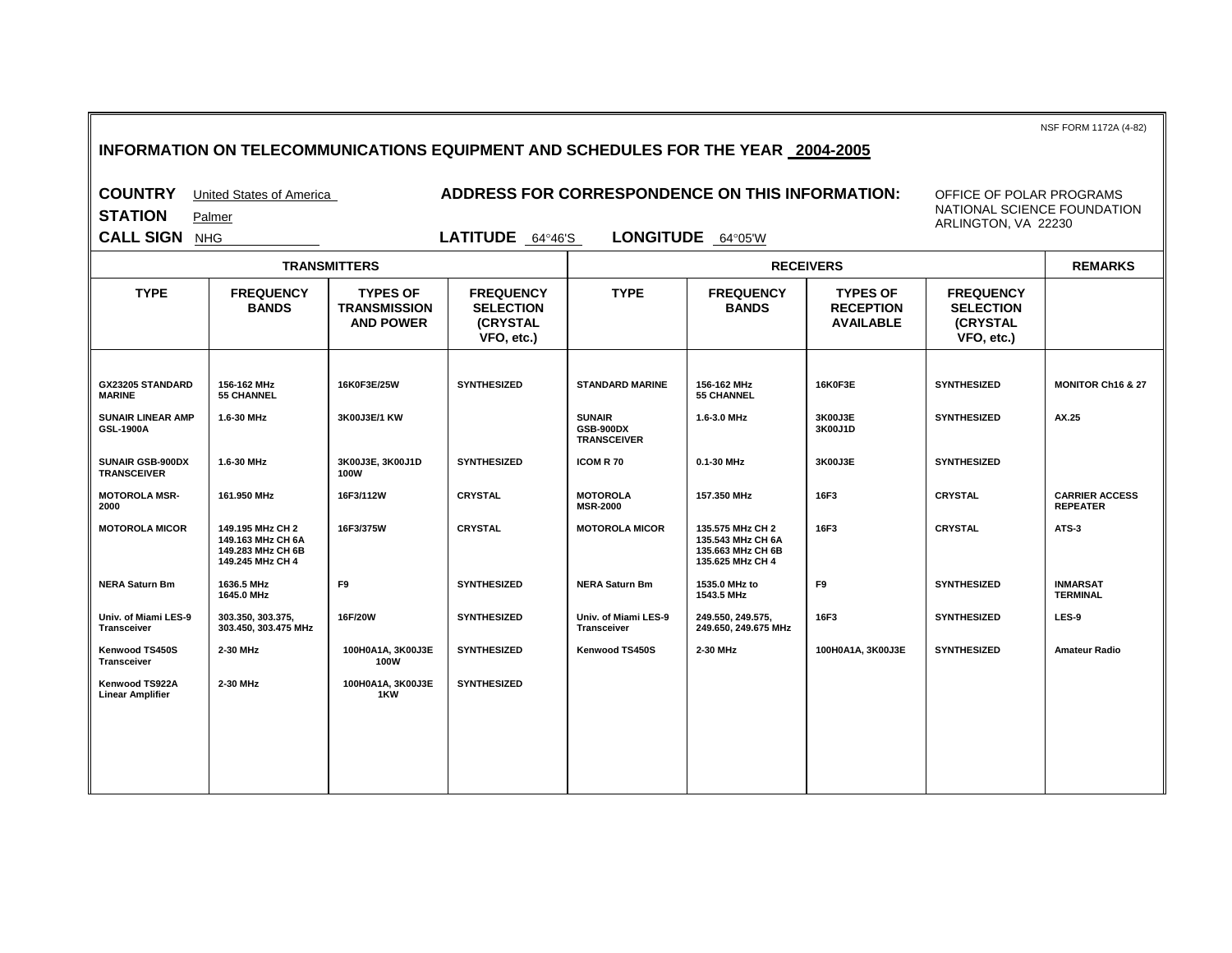|                                   |                                                                              |                                       |                                                         |                   |                         |                                                                             | NSF FORM 1172B (4-82)                                    |
|-----------------------------------|------------------------------------------------------------------------------|---------------------------------------|---------------------------------------------------------|-------------------|-------------------------|-----------------------------------------------------------------------------|----------------------------------------------------------|
| 2004                              | INFORMATION ON TELECOMMUNICATIONS EQUIPMENT AND SCHEDULES FOR THE YEAR 2003- |                                       | OFFICE OF POLAR PROGRAMS<br>NATIONAL SCIENCE FOUNDATION |                   |                         |                                                                             |                                                          |
| <b>COUNRY</b>                     | <b>United States of America</b>                                              |                                       | ADDRESS FOR CORRESPONDENCE ON THIS INFORMATION:         |                   |                         | ARLINGTON, VA 22230                                                         |                                                          |
| <b>STATION</b><br>Palmer          |                                                                              |                                       |                                                         |                   |                         |                                                                             |                                                          |
| <b>CALL SIG</b><br><b>NHG</b>     |                                                                              | LATITUDE 64°46'S                      |                                                         | LONGITUDE 64°05'W |                         |                                                                             |                                                          |
|                                   | <b>ANTENNA</b>                                                               | <b>FACSIMILE</b>                      |                                                         |                   | <b>TELEPRINTER</b>      | <b>REMARKS</b>                                                              |                                                          |
| <b>TYPE</b>                       | <b>AZIMUTH (IN</b><br><b>DEGREES OR</b><br>OMNI)                             | <b>INDEX OF</b><br><b>COOPERATION</b> | <b>DRUM SPEED</b>                                       | <b>TYPE</b>       | <b>SPEED</b><br>(bauds) |                                                                             | <b>LIST OF</b><br><b>AVAILABLE</b><br><b>FREQUENCIES</b> |
| SLOPING "V"                       | 340                                                                          |                                       |                                                         |                   |                         | HF (long distance)                                                          | 2-30 MHz                                                 |
| <b>CONICAL MONOPOLE</b>           | <b>OMNI</b>                                                                  |                                       |                                                         |                   |                         | HF (local ops.)                                                             | 2-30 MHz                                                 |
| J-POLE (2)                        | <b>OMNI</b>                                                                  |                                       |                                                         |                   |                         | VHF (local ops.)                                                            | 155-163 Mhz                                              |
| <b>CROSS POLARIZATION</b><br>YAGI | ATS-3 SATELLITE 3150                                                         |                                       |                                                         |                   |                         | <b>DUAL ARRAY</b><br><b>VOICE TRANSMIT</b>                                  | 149.195, 149.220,<br>149.245, 149.249 MHz                |
| <b>CROSS POLARIZATION</b><br>YAGI | ATS-3 SATELLITE 3150                                                         |                                       |                                                         |                   |                         | <b>DUAL ARRAY</b><br><b>VOICE RECEIVE</b>                                   | 135.555, 135.575,<br>135.600, 135.625 MHz                |
| <b>CROSS POLARIZATION</b><br>YAGI | <b>LES-9 SATELLITE 3140</b>                                                  |                                       |                                                         |                   |                         | <b>DUAL ARRAY</b><br><b>DATA TRANSMIT</b>                                   | 303MHz                                                   |
| <b>CROSS POLARIZATION</b><br>YAGI | <b>LES-9 SATELLITE 3140</b>                                                  |                                       |                                                         |                   |                         | <b>DUAL ARRAY</b><br><b>DATA RECEIVE</b>                                    | 249MHz                                                   |
| HF YAGI (TRI-BAND)                | <b>ROTATABLE</b>                                                             |                                       |                                                         |                   |                         | AMATEUR/MARS/HAM                                                            | 14, 21, 28 MHz                                           |
| <b>PARABOLIC DISH</b>             | <b>IMMARSAT SATAELLITE</b>                                                   |                                       |                                                         |                   |                         | <b>MARISAT, VOICE, DATA,</b><br><b>TELEX</b>                                | 1.5-1.6 GHz                                              |
| 860' RHOMBIC                      | 1950                                                                         |                                       |                                                         |                   |                         | HF primary, MCMURDO +<br>POLE, VOICE + RATT                                 | 2-30 MHz<br>design center = $11,553$<br>kHz              |
| <b>COAXIAL</b>                    | <b>OMNI</b>                                                                  |                                       |                                                         |                   |                         | <b>VHF LOCAL</b><br><b>AIR-GROUND</b>                                       | 116-135 MHz                                              |
| <b>VHF MARINE WHIP</b>            | <b>OMNI</b>                                                                  |                                       |                                                         |                   |                         | <b>VHF Marine Repeater</b><br>Primary & Secondary for<br>local boating ops. | 155-163 MHz                                              |
| <b>5 ELEMENT COAXIAL</b>          | <b>OMNI</b>                                                                  |                                       |                                                         |                   |                         | <b>VHF MARINE BASE</b>                                                      | 155-163 MHz                                              |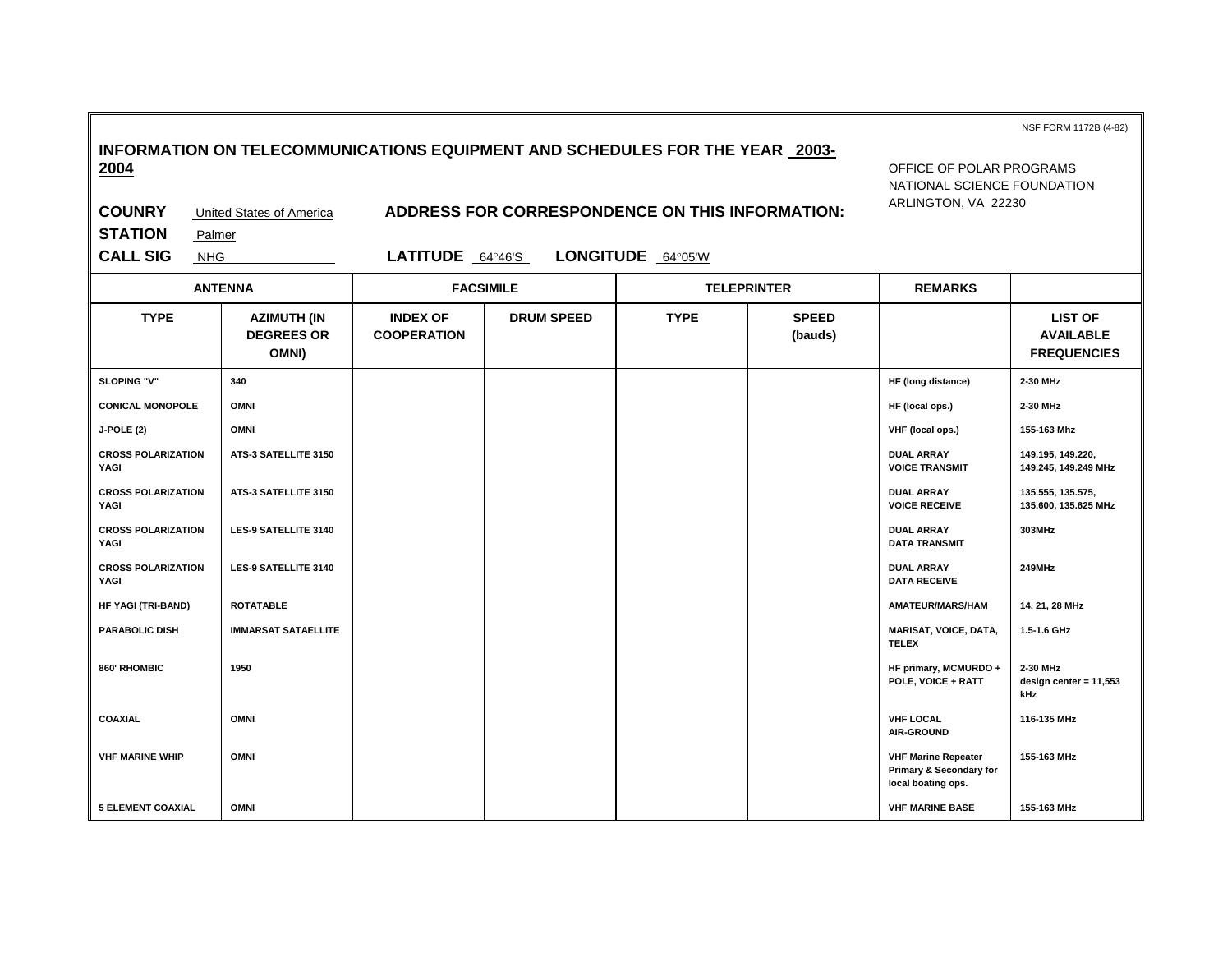|                                                   |                                                                                                                 |                                                                                |                   |                   |                         |                                                            | NSF FORM 1172B (4-82)                                    |
|---------------------------------------------------|-----------------------------------------------------------------------------------------------------------------|--------------------------------------------------------------------------------|-------------------|-------------------|-------------------------|------------------------------------------------------------|----------------------------------------------------------|
| 2004<br><b>COUNRY</b><br><b>STATION</b><br>Palmer | INFORMATION ON TELECOMMUNICATIONS EQUIPMENT AND SCHEDULES FOR THE YEAR 2003-<br><b>United States of America</b> | OFFICE OF POLAR PROGRAMS<br>NATIONAL SCIENCE FOUNDATION<br>ARLINGTON, VA 22230 |                   |                   |                         |                                                            |                                                          |
| <b>CALL SIG</b><br><b>NHG</b>                     |                                                                                                                 | LATITUDE 64°46'S                                                               |                   | LONGITUDE 64°05'W |                         |                                                            |                                                          |
|                                                   | <b>ANTENNA</b>                                                                                                  |                                                                                | <b>FACSIMILE</b>  |                   | <b>TELEPRINTER</b>      | <b>REMARKS</b>                                             |                                                          |
| <b>TYPE</b>                                       | <b>AZIMUTH (IN</b><br><b>DEGREES OR</b><br>OMNI)                                                                | <b>INDEX OF</b><br><b>COOPERATION</b>                                          | <b>DRUM SPEED</b> | <b>TYPE</b>       | <b>SPEED</b><br>(bauds) |                                                            | <b>LIST OF</b><br><b>AVAILABLE</b><br><b>FREQUENCIES</b> |
|                                                   |                                                                                                                 |                                                                                |                   |                   |                         |                                                            |                                                          |
| <b>ENCLOSED MONOPOLE</b>                          | <b>OMNI</b>                                                                                                     |                                                                                |                   |                   |                         | NOAA ARGOS relay for<br>$J - 275$                          | 401.650 MHz                                              |
| <b>ENCLOSED 1.2M</b><br><b>STEERABLE DISH</b>     | <b>STEERABLE</b>                                                                                                |                                                                                |                   |                   |                         | <b>TERA SCAN WEATHER</b><br>DATA RX FOR T-312<br>(Receive) | 1689, 2252.2 MHz                                         |